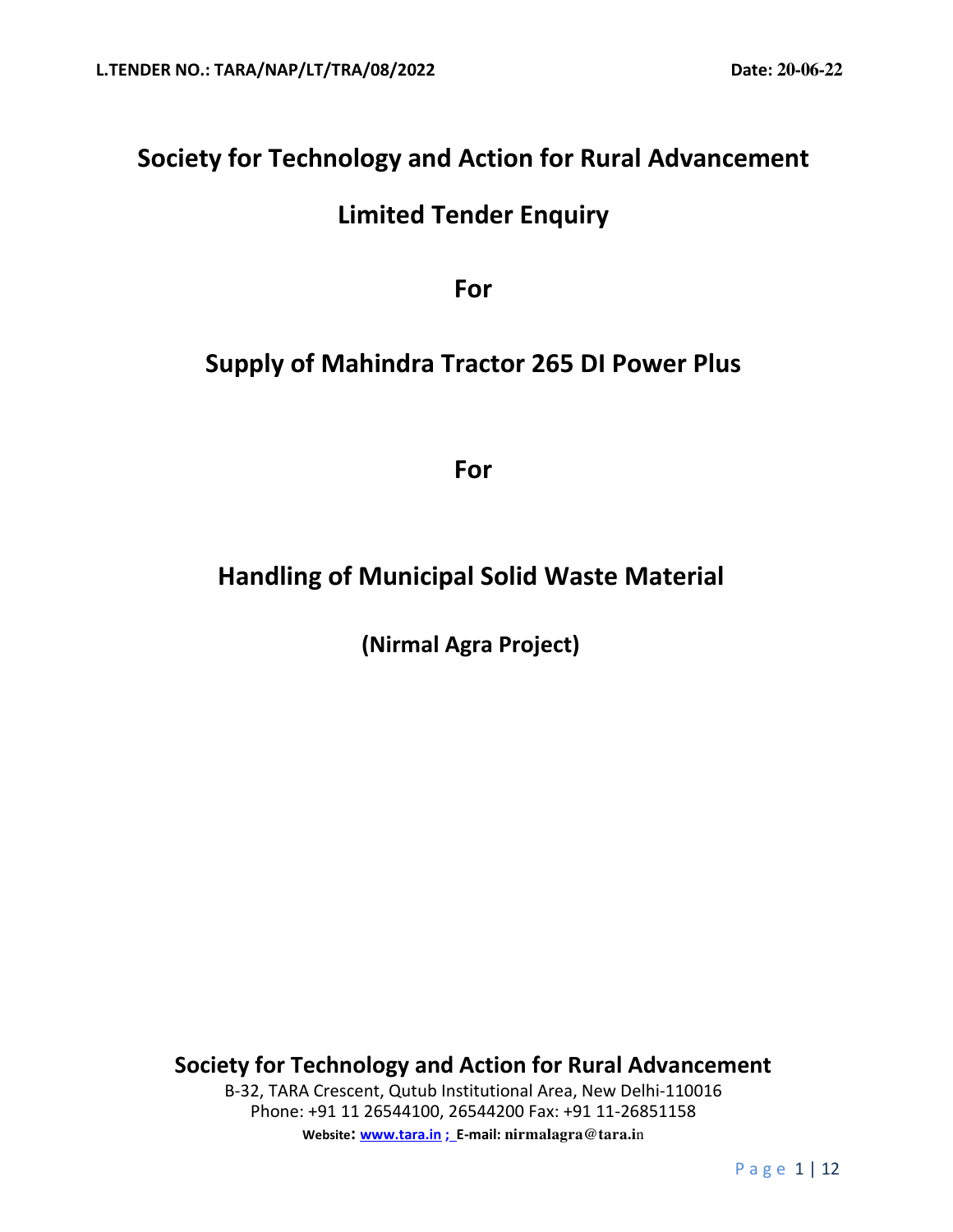# **Table of Contents**

| S.No. | <b>Description</b>                                                                                 | Page No. |
|-------|----------------------------------------------------------------------------------------------------|----------|
| 1.    | <b>Limited Tender Enquiry for inviting Bids</b>                                                    | 03       |
| 2.    | <b>Critical dates of Limited Tender Enquiry</b>                                                    | 04       |
| 3.    | <b>General Instructions for Submitting Bid</b>                                                     | 05       |
| 4.    | Technical qualification criteria & information                                                     | 06       |
| 5.    | <b>Price Bid</b>                                                                                   | 07       |
| 6.    | <b>Technical Specifications for Supply of Mahindra Tractor 265</b><br>DI Power Plus - ANNEXURE - I | 08       |
| 7.    | <b>Bank Details - ANNEXURE - II</b>                                                                | 09       |
| 8.    | <b>General Terms &amp; Conditions - ANNEXURE - III</b>                                             | 10-12    |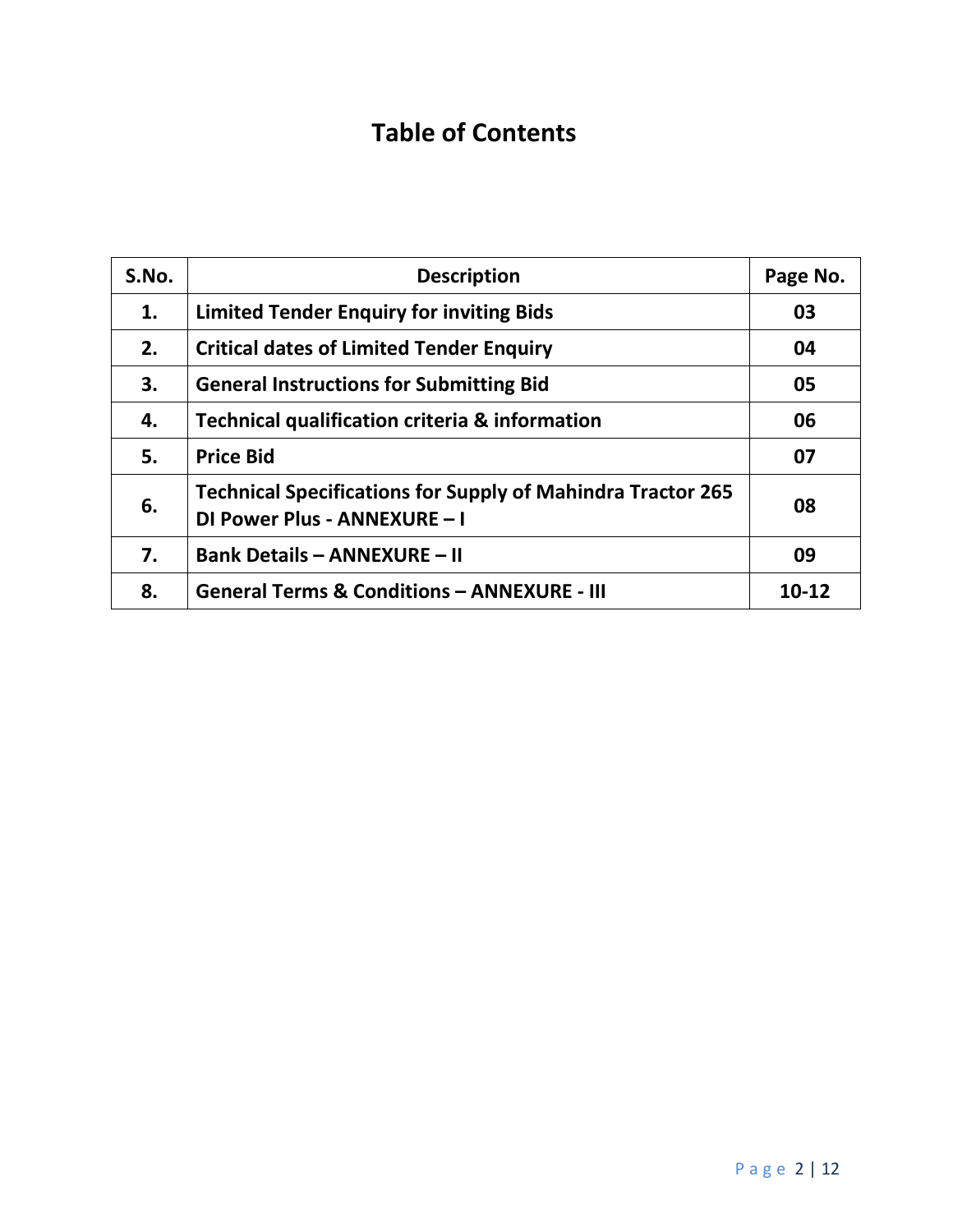## **LIMITED TENDER ENQUIRY FOR INVITING BIDS FOR SUPPLY OF "MAHINDRA TRACTOR 265 DI POWER PLUS"**

Society for Technology and Action for Rural Advancement (TARA), B-32, Tara Crescent, Qutub Institutional Area, New Delhi-110016, invites Bids for Supply of **Mahindra Tractor 265 DI Power Plus** under Single Bid system, as per the detailed specifications mentioned in this tender document.

Tender documents can also be downloaded from the TARA website: www.tara.in.; **from Dt.20th Jun.2022.** 

### **The last date for Bid submission is Dt.27th Jun.'2022, 18.00 hr.**

Tender Committee of Society for Technology and Action for Rural Advancement reserves the right to accept or reject any or all the Bids without assigning any reasons.

In case of any query/clarifications, pl. write to: nirmalagra@tara.in by Dt.24<sup>th</sup> Jun.'2022, 18.00 hr.

**Head Administration, Society for Technology and Action for Rural Advancement.**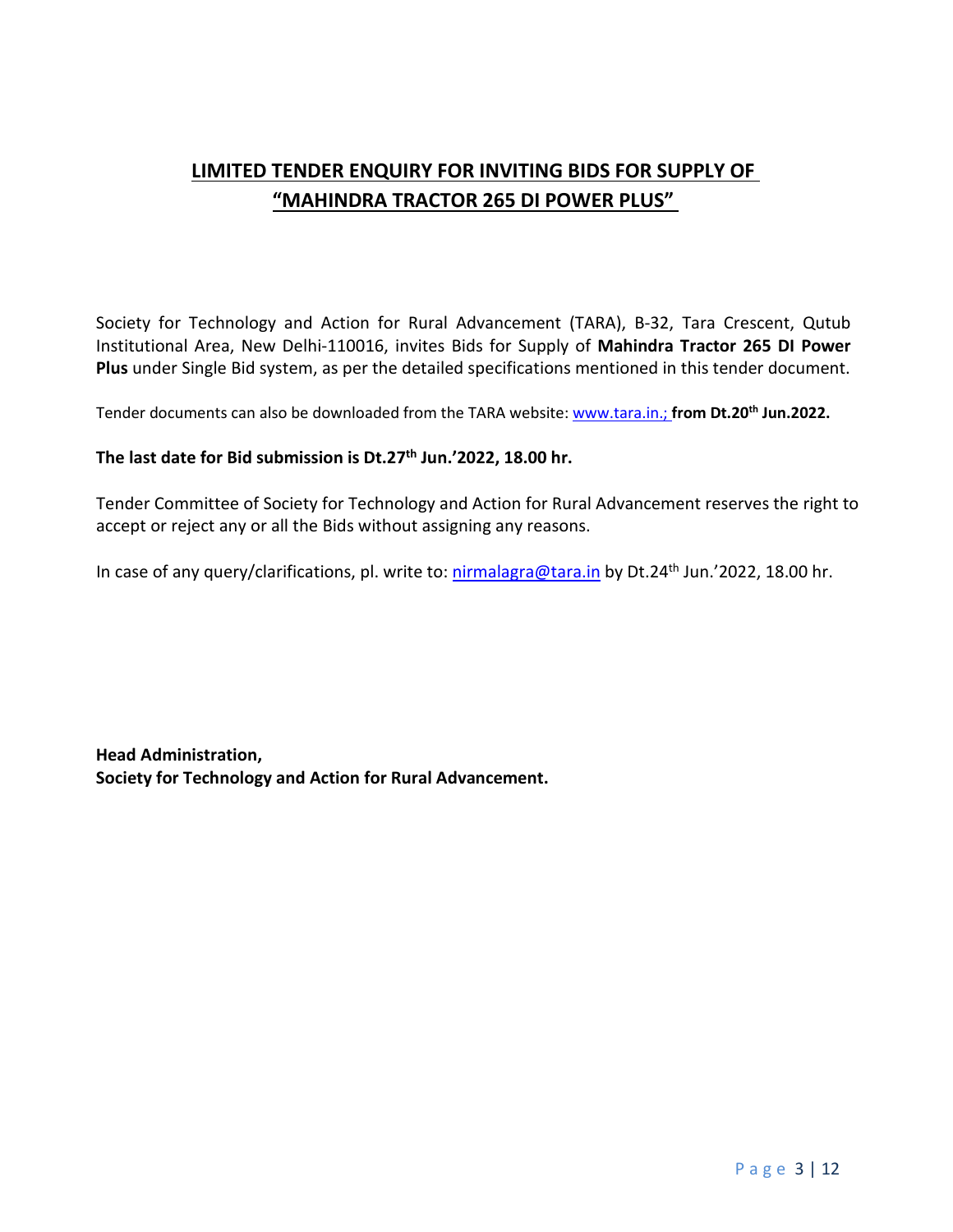## **CRITICAL DATES OF LIMITED TENDER ENQUIRY**

| S.No. | <b>Particulars</b>                          | Date           | Time       |
|-------|---------------------------------------------|----------------|------------|
| 1.    | Date of Issue of Tender Enquiry thru E-mail | $20 - 06 - 22$ | 18.00 hrs. |
| 2.    | Last date for seeking clarifications        | 24-06-22       | 18.00 hrs. |
| 3.    | <b>Bid submission End date &amp; time</b>   | 27-06-22       | 18.00 hrs. |
| 4.    | <b>Bid opening Date &amp; time</b>          | 28-06-22       | 12.00 hrs. |

**Head Administration, Society for Technology and Action for Rural Advancement.**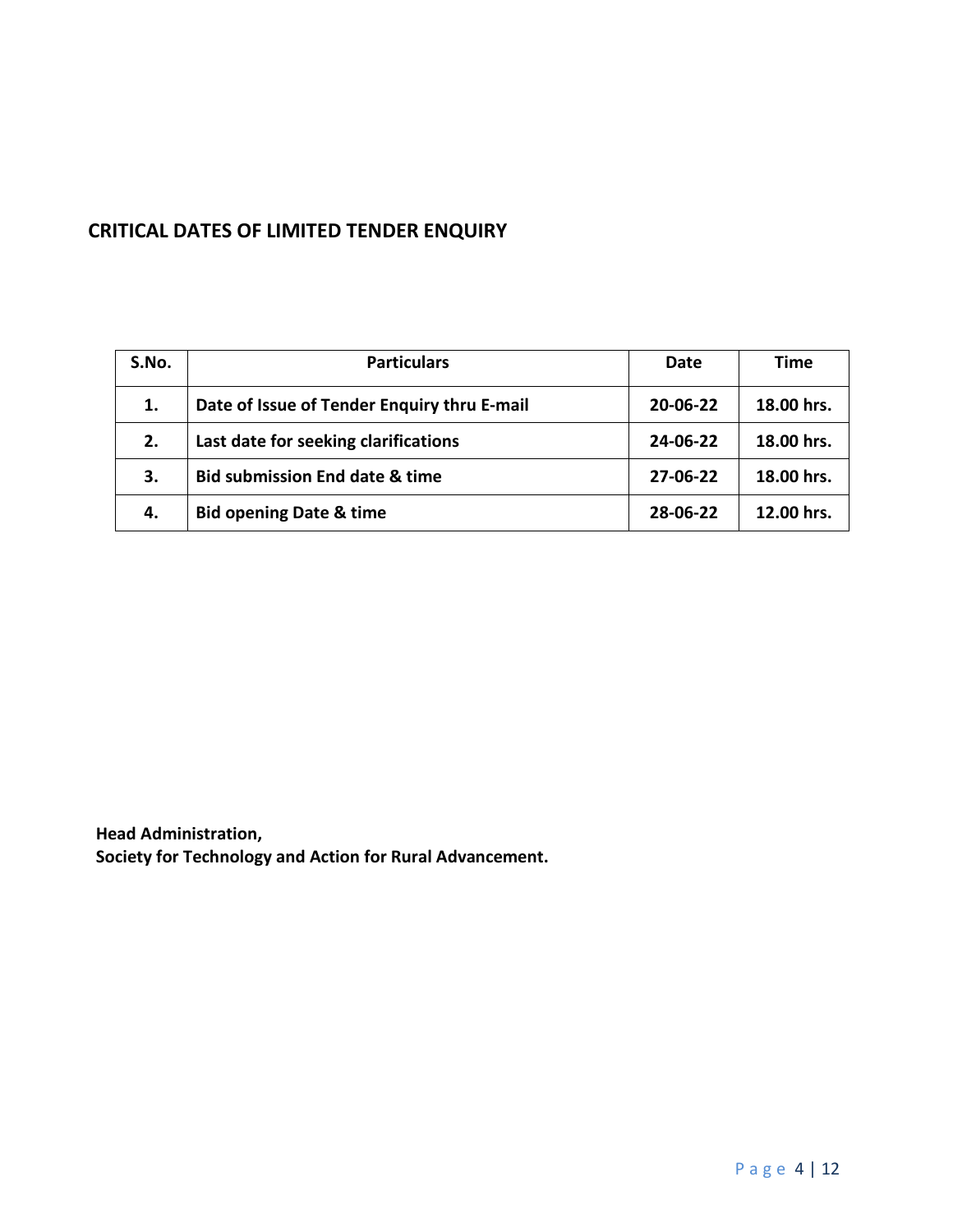## **GENERAL INSTRUCTIONS FOR SUBMITTING BIDS:**

- 1. Bids can be submitted thru courier, by hand or thru e-mail: nirmalagra@tara.in
- 2. Bids shall be submitted in the letter head of the company.
- 3. Pl. go thru the technical specification sheets  **ANNEXURE I,** before submitting your Bids.
- 4. The prices/rates quoted should be indicated in words as well as in figures.
- 5. Pl. use the formats provided in this tender enquiry for submitting your Bids.
- 6. Each page of Bid document must have Signatures of Authorized Signatory of Tendering Firm with Company Seal.
- 7. Tenderers are requested to quote their prices according to the mentioned technical specifications & quantity, inclusive of all type of taxes, installation & commissioning etc. on a firm & fixed basis only.
- 8. Bids of the firms received with prices quoted on variable basis shall be rejected straightaway.
- 9. **Late/delayed tenders** due to any reason whatsoever will not be accepted under any circumstances.
- 10. Provide your bank details in the attached format **ANNEXURE-II.**
- 11. The tender and all the correspondences and supporting documents shall be in English language only.
- 12. The total lump sum amount quoted as per the Price Bid will be considered for finalizing the Lowest (L1) bidder on the offer being found techno commercially acceptable.
- 13. The contract will be awarded to the successful bidders whose tender is determined to be lowest and determined to be qualified to satisfactorily perform the contract. However, the employer does not bind himself to accept the lowest or any other tender and has the right to reject any tender without assigning any reasons. No representation whatsoever will be entertained on this account.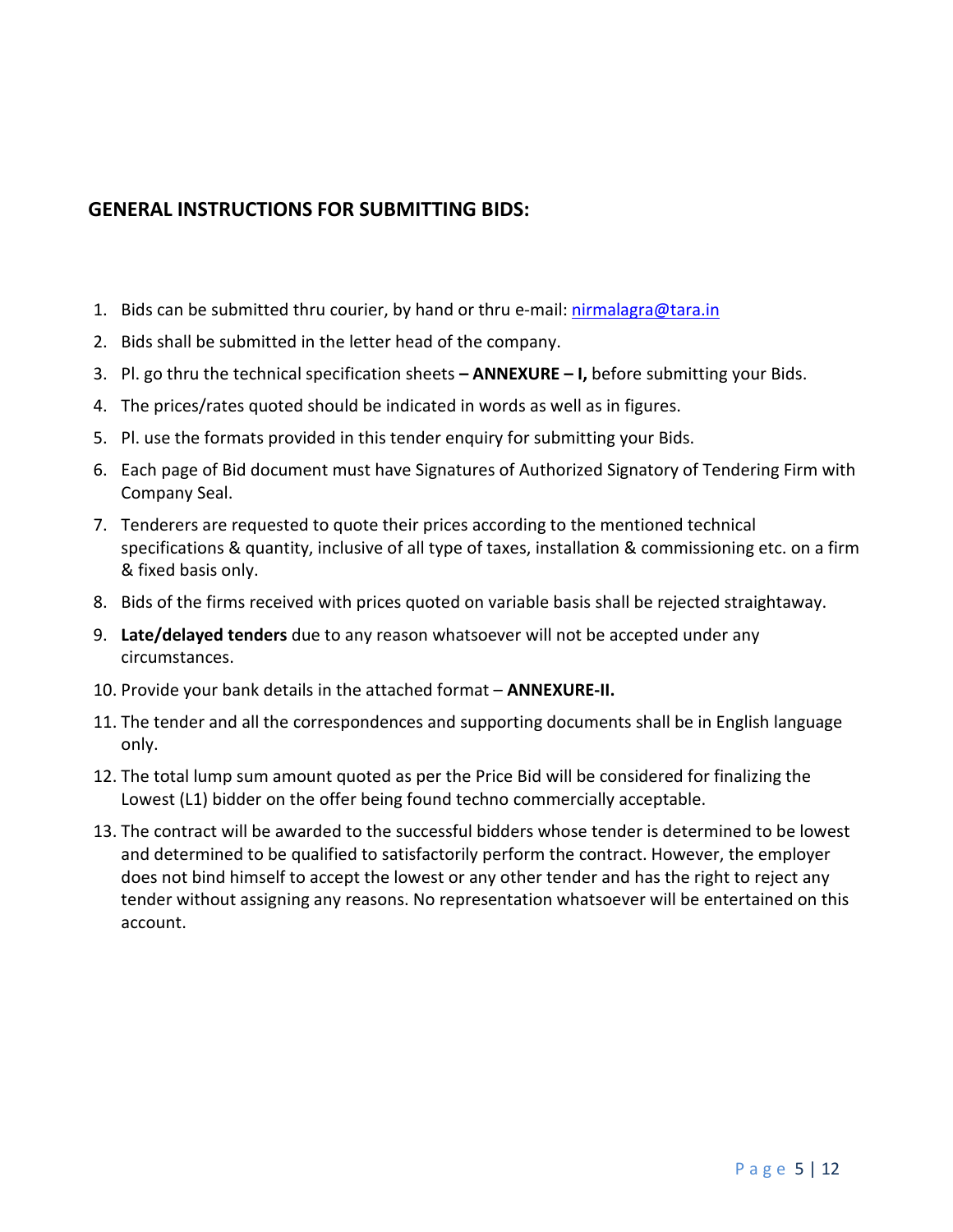## **Technical Qualification Criteria & Information**

| 1. | Name & Address of the Bidder Co. with Tele                                                                                                             |  |
|----|--------------------------------------------------------------------------------------------------------------------------------------------------------|--|
|    | No., Fax No., and Email                                                                                                                                |  |
| 2. | Date of Establishment of the Bidder with<br>related documents - enclose copy of Co.<br>registration certificate.                                       |  |
| 3. | Name & Tele No./ Mobile No. of Contact<br>Person                                                                                                       |  |
| 4. | Tendering firm must be A manufacturer<br>/Dealer of Mahindra Tractors.                                                                                 |  |
| 5. | At least three years' experience in supply<br>of Mahindra Tractor - Pl. provide copy of<br>P.O's for past supplies.                                    |  |
| 6. | PAN No. of the Bidder - pl. provide signed<br>copy as well.                                                                                            |  |
| 7. | GST No. of the Bidder $-$ pl. provide signed<br>copy as well.                                                                                          |  |
| 8. | Financial capability - The bidder should<br>have minimum turnover during last three<br>years in average of Rs. 100 lakhs with its<br>Related document. |  |
| 9. | Signed copy of Technical specification sheet<br>- ANNEXURE - I                                                                                         |  |

| Signatures of the bidder |  | Co. Seal |  |
|--------------------------|--|----------|--|
|--------------------------|--|----------|--|

| Co. Seal |  |  |  |  |
|----------|--|--|--|--|
|----------|--|--|--|--|

|  |  | <b>Name of Contact person</b> |  |  |
|--|--|-------------------------------|--|--|
|--|--|-------------------------------|--|--|

**Address :** 

| Mobile No. |  |
|------------|--|
|            |  |
|            |  |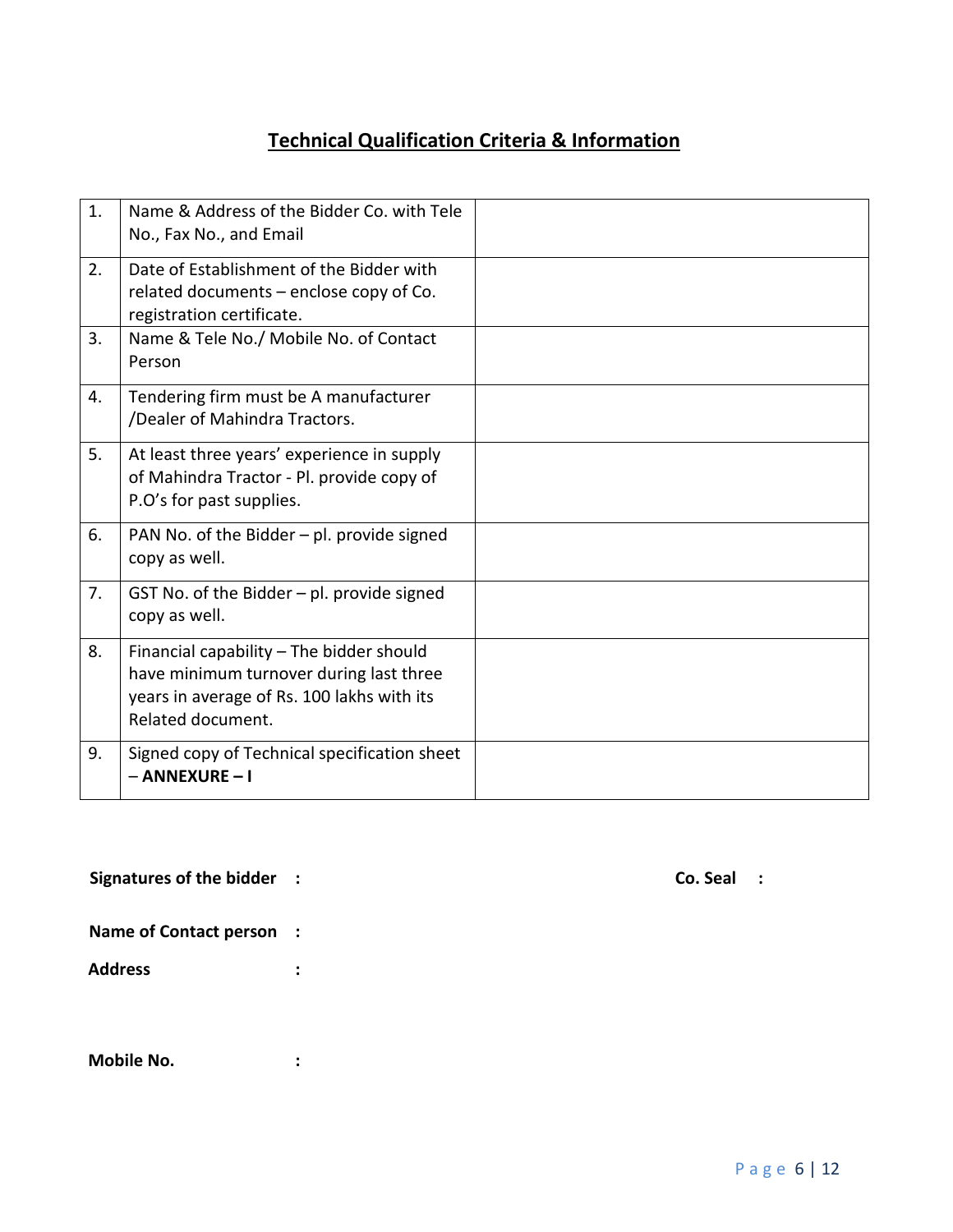## **Price Bid**

| S.No.            | <b>Description</b>                                             | Qty.    | <b>Unit</b> | <b>Unit Rate</b><br>(₹) | <b>Total Amount</b><br>(₹) |
|------------------|----------------------------------------------------------------|---------|-------------|-------------------------|----------------------------|
| 1.               | <b>Supply of Mahindra Tractor 265 DI</b><br><b>Power Plus.</b> | 01      | No.         |                         |                            |
|                  |                                                                | GST @ % |             |                         |                            |
|                  | (i) HSRP                                                       | 01      | No.         |                         |                            |
|                  | (ii) Insurance                                                 | 01      | No.         |                         |                            |
|                  | (iii) RTO Registration charges                                 | 01      | No.         |                         |                            |
|                  | (iv) Transportation Charges                                    | 01      | No.         |                         |                            |
|                  |                                                                |         |             | <b>Total Amount:</b>    |                            |
| Amount in words: |                                                                |         |             |                         |                            |

Limited Tender Enquiry for **Supply of Mahindra Tractor 265 DI Power Plus:** 

**Signatures of the bidder :** Co. Seal :

**Name of Contact person :** 

**Address :** 

**Mobile No. :**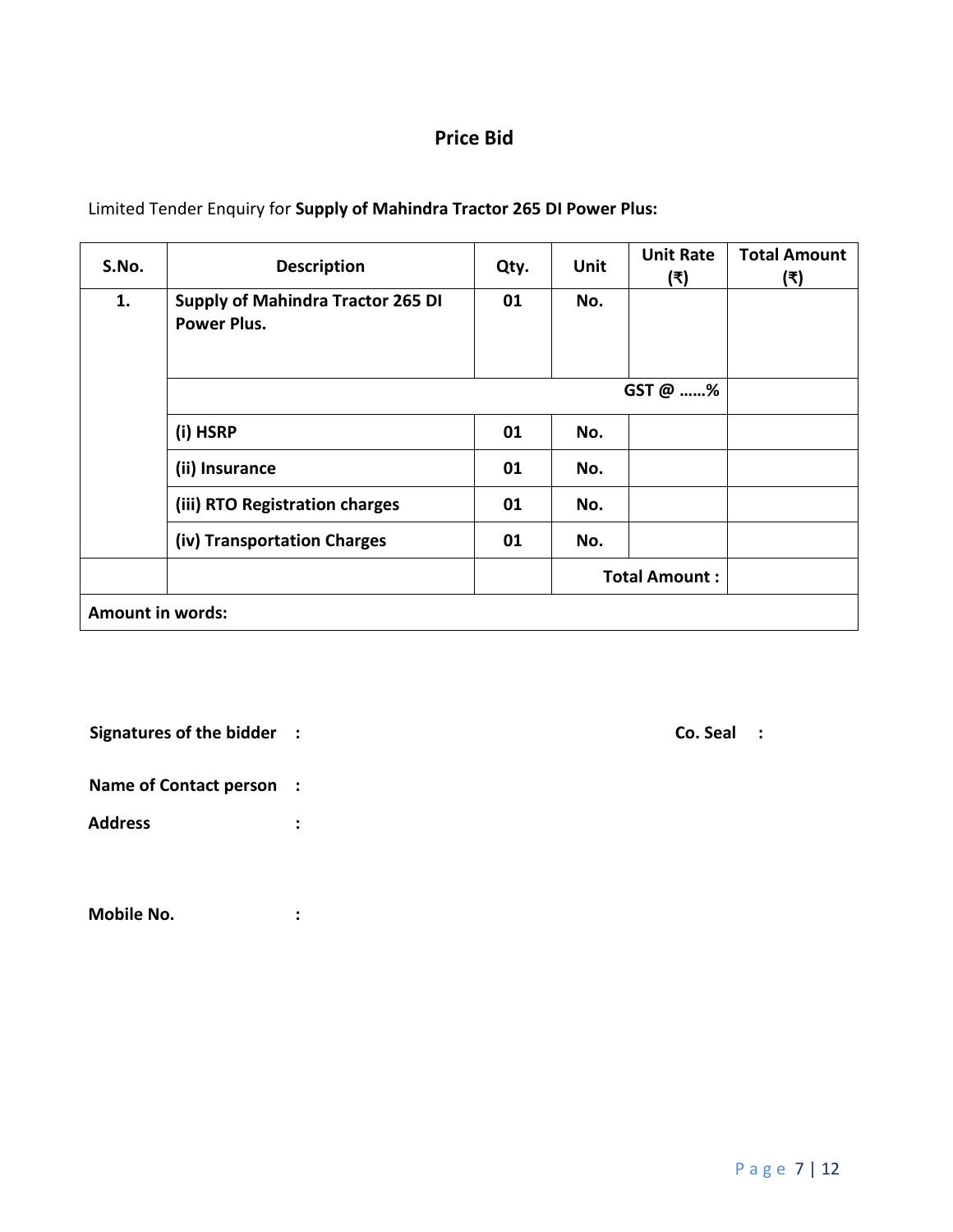### **ANNEXURE - I**

## **TECHNICAL SPECIFICATIONS**

### **Mahindra Tractor 265 DI Power Plus:**

| <b>S. No.</b> | <b>Technical Parameters</b> | <b>Specifications</b>                                | Yes/No | If Deviation,<br>mention details |
|---------------|-----------------------------|------------------------------------------------------|--------|----------------------------------|
| 1.            | Make                        | Mahindra                                             |        |                                  |
| 2.            | Model                       | 265 DI Power Plus                                    |        |                                  |
| 3.            | Engine                      | 2085 cc                                              |        |                                  |
| 4.            | Max. Power                  | 35 Hp                                                |        |                                  |
| 5.            | PTO Hp                      | 29.75 hp                                             |        |                                  |
| 6.            | PTO Type                    | 6 Spline                                             |        |                                  |
| 7.            | PTO RPM                     | 540                                                  |        |                                  |
| 8.            | No. of Cylinders            | 3 Nos.                                               |        |                                  |
| 9.            | Gears                       | Forward $-8$<br>$Reverse - 2$                        |        |                                  |
| 10.           | <b>Steering</b>             | <b>Manual</b>                                        |        |                                  |
| 11.           | <b>Brakes</b>               | <b>Oil Immersed Brakes</b>                           |        |                                  |
| 12.           | <b>Lifting Capacity</b>     | 1200 Kg.                                             |        |                                  |
| 13.           | <b>Engine Cooling</b>       | <b>Water Cooled</b>                                  |        |                                  |
| 14.           | <b>RPM</b>                  | 1900                                                 |        |                                  |
| 15.           | Air Filter                  | Oil bath type with pre-cleaner                       |        |                                  |
| 16.           | <b>Clutch Plate</b>         | Single friction Plate                                |        |                                  |
| 17.           | Transmission                | Sliding mesh/Partial constant mesh                   |        |                                  |
| 18.           | Fuel Tank capacity          | 45 litres                                            |        |                                  |
| 19.           | <b>Hydraulic Controls</b>   | <b>ADDC</b>                                          |        |                                  |
| 20.           | Tyre size/Type              | Front $-6 \times 16$<br>Rear - 12.4 x 28 / 13.6 x 28 |        |                                  |

**Signatures of the bidder :** Co. Seal : Co. Seal :

**Name of Contact person :** 

**Address :** 

**Mobile No. :**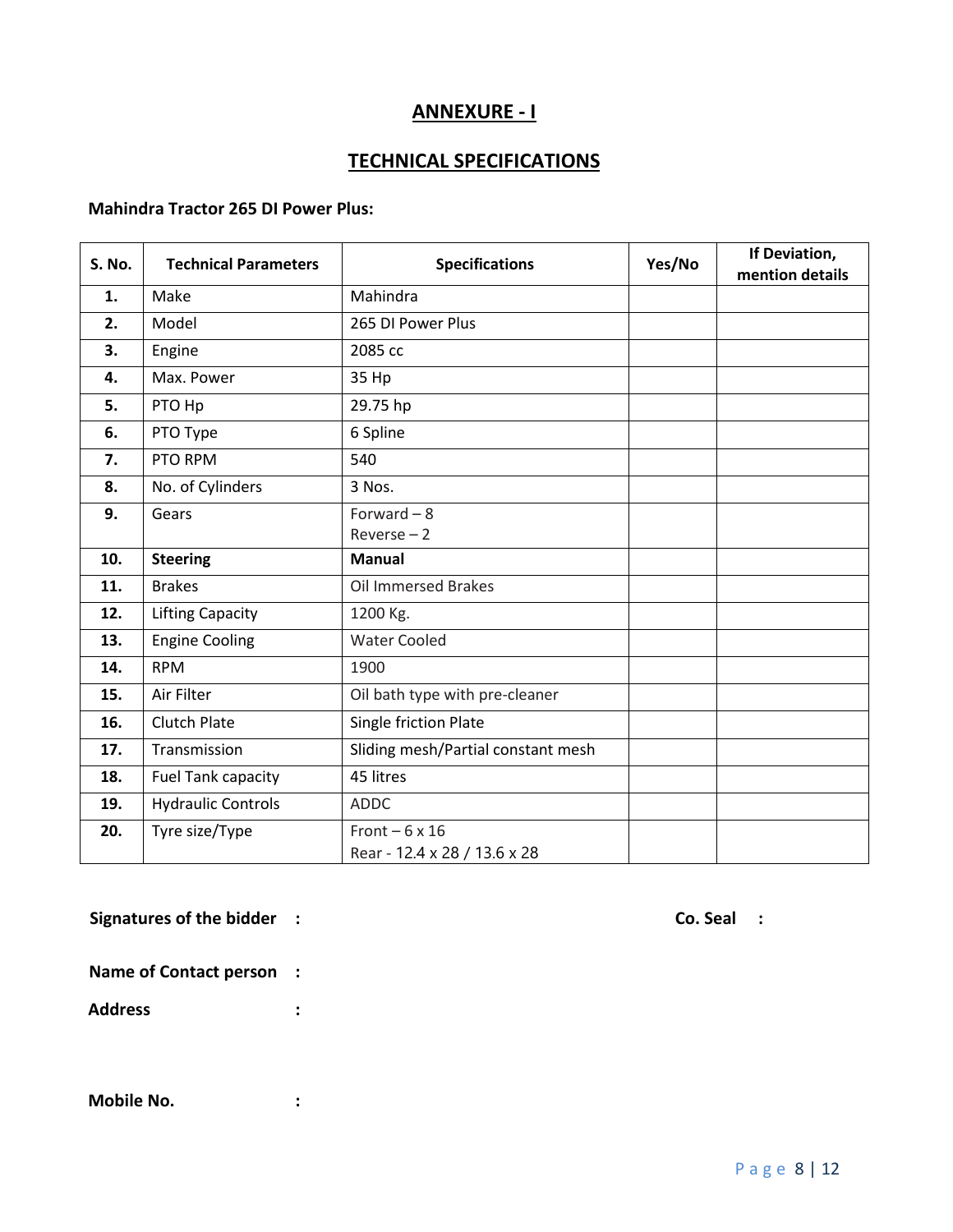## **ANNEXURE - II**

### **BANK DETAILS**

- 1. Name of the Bank of the Bidder:
- 2. Branch Name and Address :
- 3. Bank A/c No. & Type :
- 4. Bank IFSC Code:

| <b>Signatures of the bidder</b> | $Co.$ Seal $\therefore$ |  |
|---------------------------------|-------------------------|--|
|                                 |                         |  |

**Name of Contact person :** 

**Address :** 

**Mobile No. :**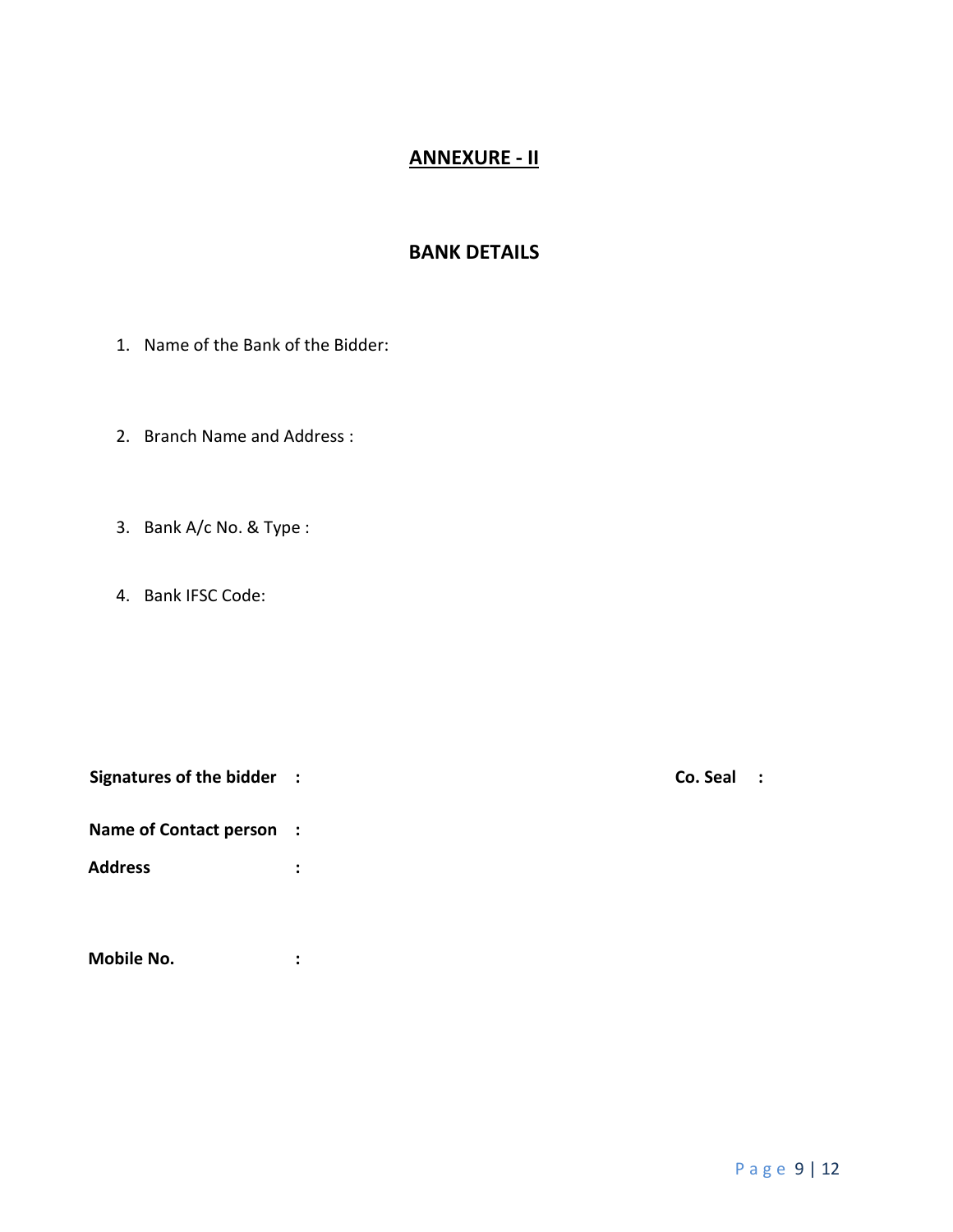## **ANNEXURE - III**

### **GENERAL TERMS AND CONDITIONS**

- **1. Purchaser: Society for Technology and Action for Rural Advancement, 1, Taragram Pahuj, Ambabai Jhansi, Jhansi – 284 002 U.P. GST: 09AAAAS0277Q1ZY**
- **2. Consignee: M/s GoMassive Incubators Pvt. Ltd., M-4, Block 51/15, Anupam Plaza, Sanjay Place, Agra – 282002, U.P.**
- **3. Rates:** 
	- a. Prices quoted should be firm & fixed in Indian rupees (INR) on **FOR Destination basis** at the consignee address mentioned above.
	- b. Request for enhancement of rates shall not be considered under any circumstances.
	- c. The tendered rates shall remain valid and applicable during the whole execution period and the supplier shall not be entitled to any price variation or escalation **except for statutory changes**.
- **4. Price Basis:** Ex-Destination basis.
- **5. Validity:** The quoted rates must be valid for a minimum period of **90 days** from the date of last date of Bid submission.
- **6. Bid Submission Method:** Due to prevailing Covid pandemic crisis, the bids can be sent to the e-mail id: nirmalagra@tara.in, in a single folder with all the documents, as required in one go. No multiple emails in this regard would be entertained. The **original hard copies of the Bids** must be **couriered/hand delivered the same/next day,** at the correspondence address mentioned below.
- **7. Correspondence Address:** All the Bids should be delivered in the name of **Ms. Aakriti Uttam, Senior Manager,** Society for Technology and Action for Rural Advancement (TARA) to the address: B-32 TARA Crescent Qutub Institutional Area, New Delhi 110016.
- **8. Last date of Bid Submission:** The last date of Bid submission is **27th Jun.'2022.**
- **9. Warranty:** Supplier must provide 2 (two) year warranty/guarantee from the date of registration or 2,000 Hours of running, whichever occurs earlier.